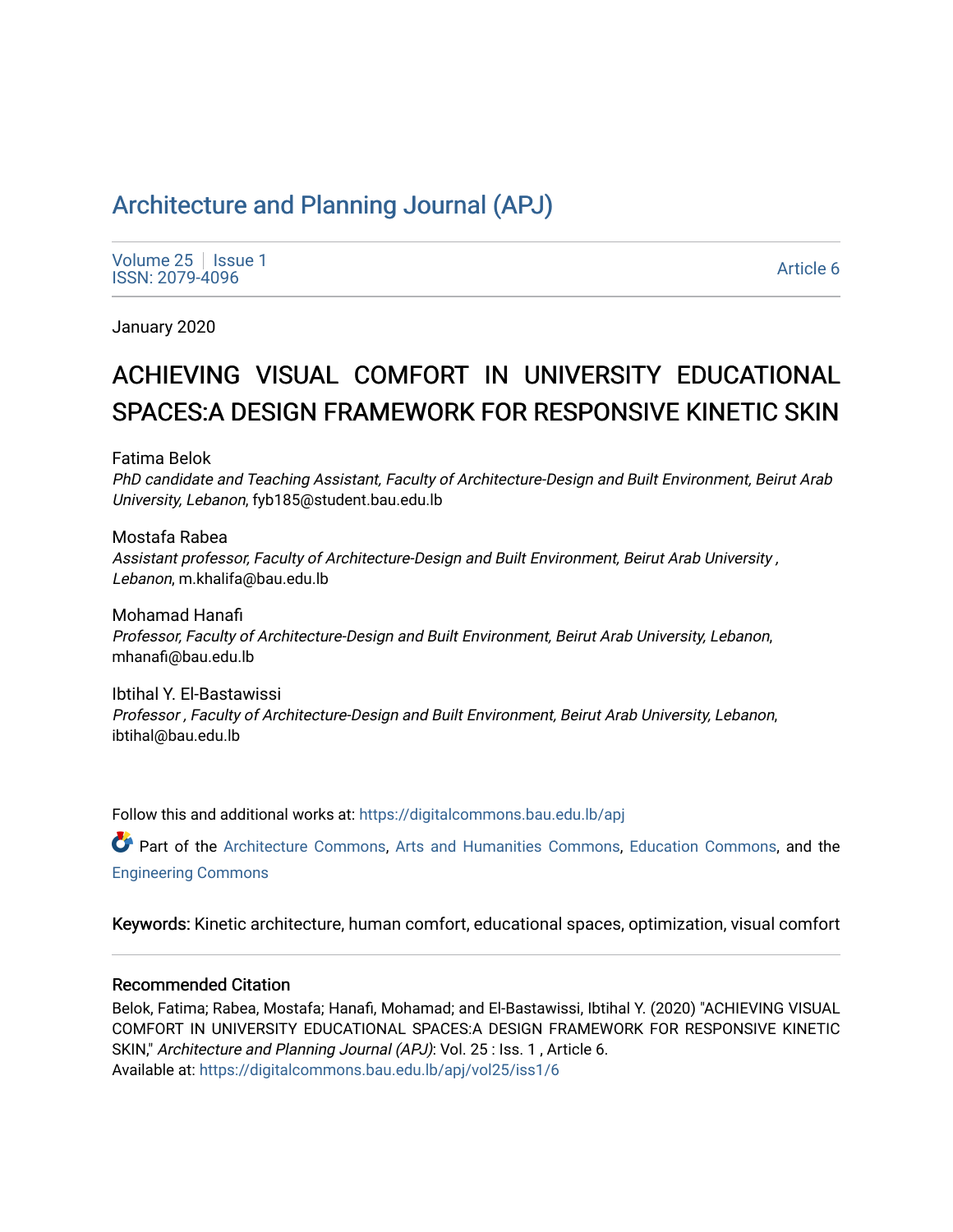# ACHIEVING VISUAL COMFORT IN UNIVERSITY EDUCATIONAL SPACES:A DESIGN FRAMEWORK FOR RESPONSIVE KINETIC SKIN

### **Abstract**

Achieving human comfort in a space is an architectural necessity. Feeling comfort is related to the sense organs network, such as the eyes, ears, nose, tactile sensors, heat sensors and brain. In fact, last few decades has witnessed the integration of many technologies and trends into the field of responsive architecture; among which kinetic architecture has been significant. Thus, the aim of this thesis is to achieve visual comfort in educational spaces in universities, while arguing that a responsive kinetic skin is to be an effective mean for achievement. That should help refreshing student and enhancing their educational spaces visually, by considering various factors, such as the light transmitted through the kinetic system and the colors of kinetic units. Consequently, student health will be enhanced mentally and psychologically. In the thesis, several kinetic skin alternatives will be simulated digitally, to choose one of them that will be applied and tested as a physical model (scale1/1) in one of the universities spaces. The outcome of this thesis is giving a framework for designers and architects to design responsive kinetic skin in universities respecting visual comfort of students. This framework will be presented through a graphical user interface (GUI) that can be easily used by architects.

#### Keywords

Kinetic architecture, human comfort, educational spaces, optimization, visual comfort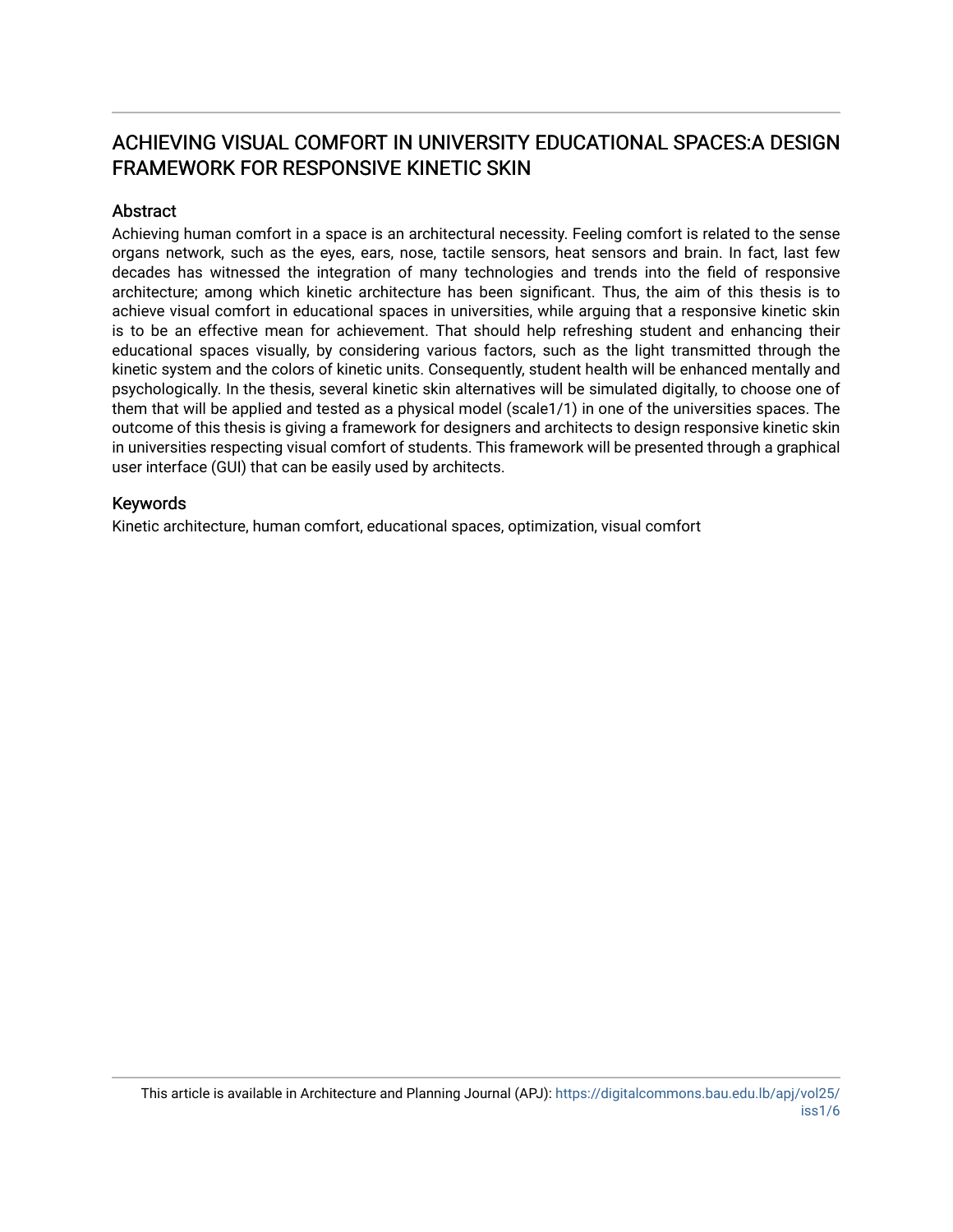# **ACHIEVING VISUAL COMFORT IN UNIVERSITY EDUCATIONAL SPACES:**

# **A DESIGN FRAMEWORK FOR RESPONSIVE KINETIC SKIN**

## *F. Belok<sup>1</sup>*

*M. Rabea <sup>2</sup>*

*M. Hanafi<sup>3</sup>*

*I. El Bastawissi<sup>4</sup>*

#### *ABSTRACT*

*Achieving human comfort in a space is an architectural necessity. Feeling comfort is related to the sense organs network, such as the eyes, ears, nose, tactile sensors, heat sensors and brain. In fact, last few decades has witnessed the integration of many technologies and trends into the field of responsive architecture; among which kinetic architecture has been significant. Thus, the aim of this thesis is to achieve visual comfort in educational spaces in universities, while arguing that a responsive kinetic skin is to be an effective mean for achievement. That should help refreshing student and enhancing their educational spaces visually, by considering various factors, such as the light transmitted through the kinetic system and the colors of kinetic units. Consequently, student health will be enhanced mentally and psychologically. In the thesis, several kinetic skin alternatives will be simulated digitally, to choose one of them that will be applied and tested as a physical model (scale1/1) in one of the universities spaces. The outcome of this thesis is giving a framework for designers and architects to design responsive kinetic skin in universities respecting visual comfort of students. This framework will be presented through a graphical user interface (GUI) that can be easily used by architects.* 

# **KEYWORDS**

Kinetic architecture, human comfort, educational spaces, optimization, visual comfort

l

<sup>&</sup>lt;sup>1</sup> Fatima Belok, PhD candidate and Teaching Assistant, Faculty of Architecture-Design and Built Environment, Beirut Arab University, Lebanon Email: fyb185@student.bau.edu.lb

<sup>2</sup> Mostafa Rabea, Assistant professor, Faculty of Architecture-Design and Built Environment, Beirut Arab University , Lebanon Email: m.khalifa@bau.edu.lb

<sup>3</sup> Mohamad Hanafi, Professor, Faculty of Architecture-Design and Built Environment, Beirut Arab University, Lebanon Email: mhanafi@bau.edu.lb

<sup>4</sup> Ibtihal Y. El-Bastawissi, Professor , Faculty of Architecture-Design and Built Environment, Beirut Arab University, Lebanon Email: ibtihal@bau.edu.lb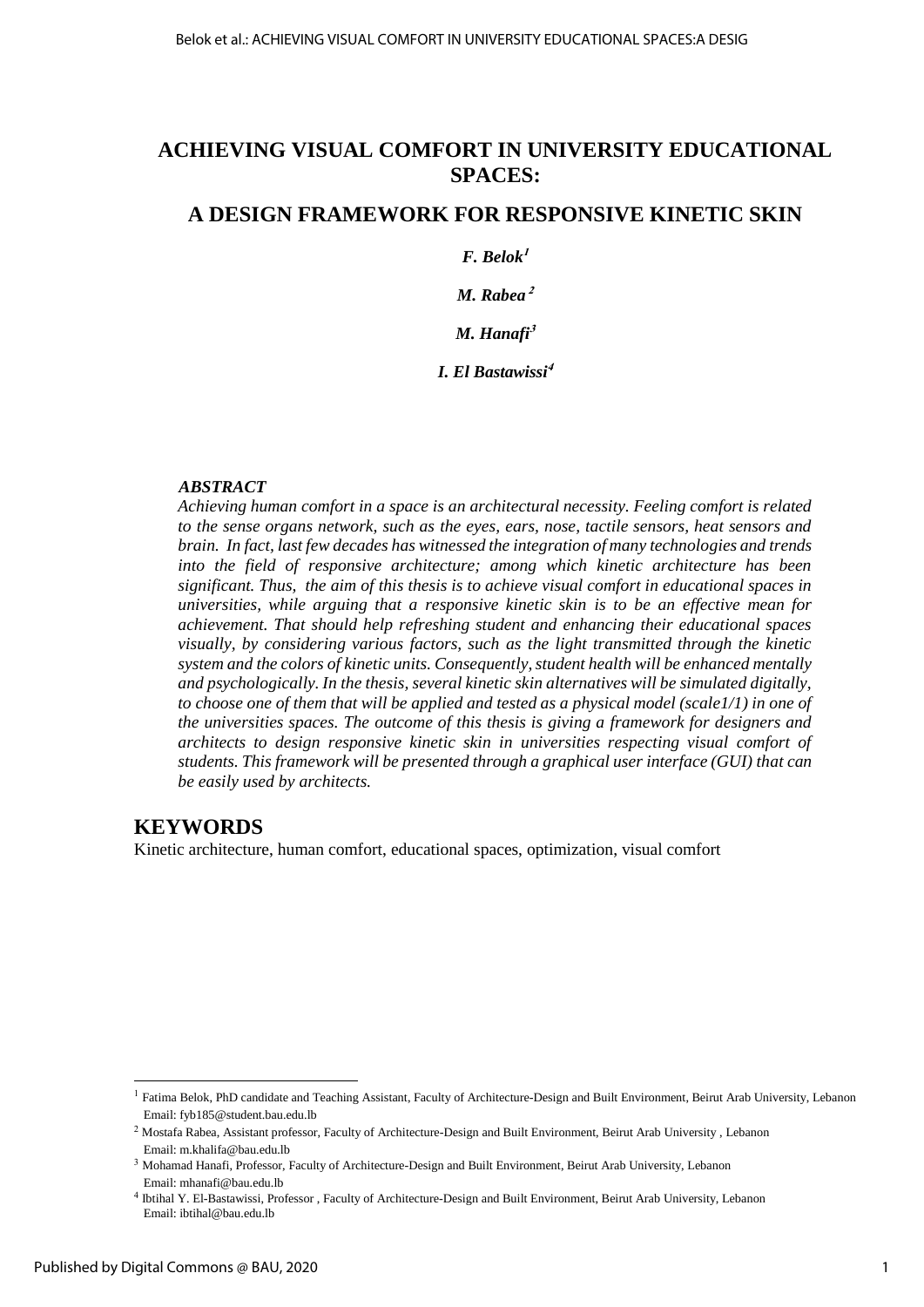#### **1. INTRODUCTION**

The definition of human comfort could be viewed from several domains such as architecture, physiology, psychology, social science and others. Comfort is not related only to physical environment; it is influenced by mood, personality and many social factors of individuals (Kamholz & Storer, 2009).

In the internal built environment, many factors affects human comfort such as thermal factors, olfactory factors, hygienic factors audio/sound factors, and visual/lighting factors. In addition, recently many interactive ideas and concepts are invented that could adjust and interact with many environmental factors such as heat, wind, or even people. This adjustment does not requisite human intervention. Also several technologies responding to changing needs have been developed, where Kinetic Architecture is one of the most important technologies, which is considered as an evolution from static to dynamic form in architecture. This architectural evolution introduced many modulation vocabulary and terms (Al horr et al., 2016).

Two of the first academics who describe kinetic architecture as "one of that has the capability of adapting to change through kinetics" were Roger Clark and William Zuk, since 1970. Architects began to widely discuss kinetic systems in the second half of  $20<sup>th</sup>$ . Kinetic systems could enhance climate conditions in internal spaces, in response to external environmental changes (Stevenson 2011).

Similar to the human comfort, Kinetic Architecture could be affected by many factors such as light, sound, wind, noise, human motion and others. Thus, I will achieve human comfort for students, using kinetic system in university's spaces. The hypothesis of the thesis is that the visual comfort of students and the educational environment could be enhanced and improved by applying kinetic skin on university's spaces façade (studios/classroom)

The research problem is that recent studies showed various problems related to indoor human comfort, especially within educational spaces; among which visual discomfort was one of those problems.

 The aim of this thesis is achieving visual comfort in educational spaces in universities, through designing a responsive kinetic skin.

In order to achieve the mentioned aim, the objectives of this thesis are:

- Establishing a framework that connects all parameters related to visual comfort
- Present the framework to a mathematical logic (algorithm), that will be illustrated through a GUI (graphical user interface), which will be easily used by architects. Evaluating (measuring, testing) student comfort visually, by respecting light and colors factors.
- Developing and applying responsive kinetic skin system in university's spaces (design studio) to improve student comfort visually.

There are five types of human comfort as mentioned before, which are thermal comfort, olfactory comfort (odors), auditory comfort (acoustics), hygienic comfort and visual comfort.

This thesis focuses mainly on the visual comfort, since Light and colors factors, which are included in the visual human comfort, have high impact on human psychology comfort.

Also it focuses on applying kinetic skin (building envelope), on university's spaces such as design studios/classrooms, for achieving the visual comfort for students, which will improve their performance.

 Reviewing literature related to human comfort (especially visual comfort), also related to kinetic architecture applications. Then, collecting data about different psychological factors, and finding the related factors between human psychology and human comfort factors. Collecting data on kinetic parameters and selecting some of them to be studied. The next step is selecting one of the university's space for applying kinetic skin such as design studio/ classroom.

Later on, in further studies a case study in north Lebanon will be chosen for applying the kinetic skin system (BAU University and other universities). Then, designing the initial framework, and illustrating it through a graphical user interface, and designing digital prototype (on computer).

In addition to testing and simulating many alternatives digitally to select a responsive kinetic skin, which will be physically applied on the real field. Then designing physical prototype (real model) to prove the initial framework, and planning a final framework for designing responsive kinetic skin in educational spaces considering visual comfort. Measuring the visual human comfort and psychological comfort before and after applying the real model. Then, Comparing between the results (conforming or rejecting the hypothesis).

#### **2. HUMAN COMFORT AND CATEGORIZATION**

Building's characteristics have impact on the range of comfort and health. In addition, problems with indoor environmental quality (IEQ) of buildings, such as acoustic, thermal, visual and air quality have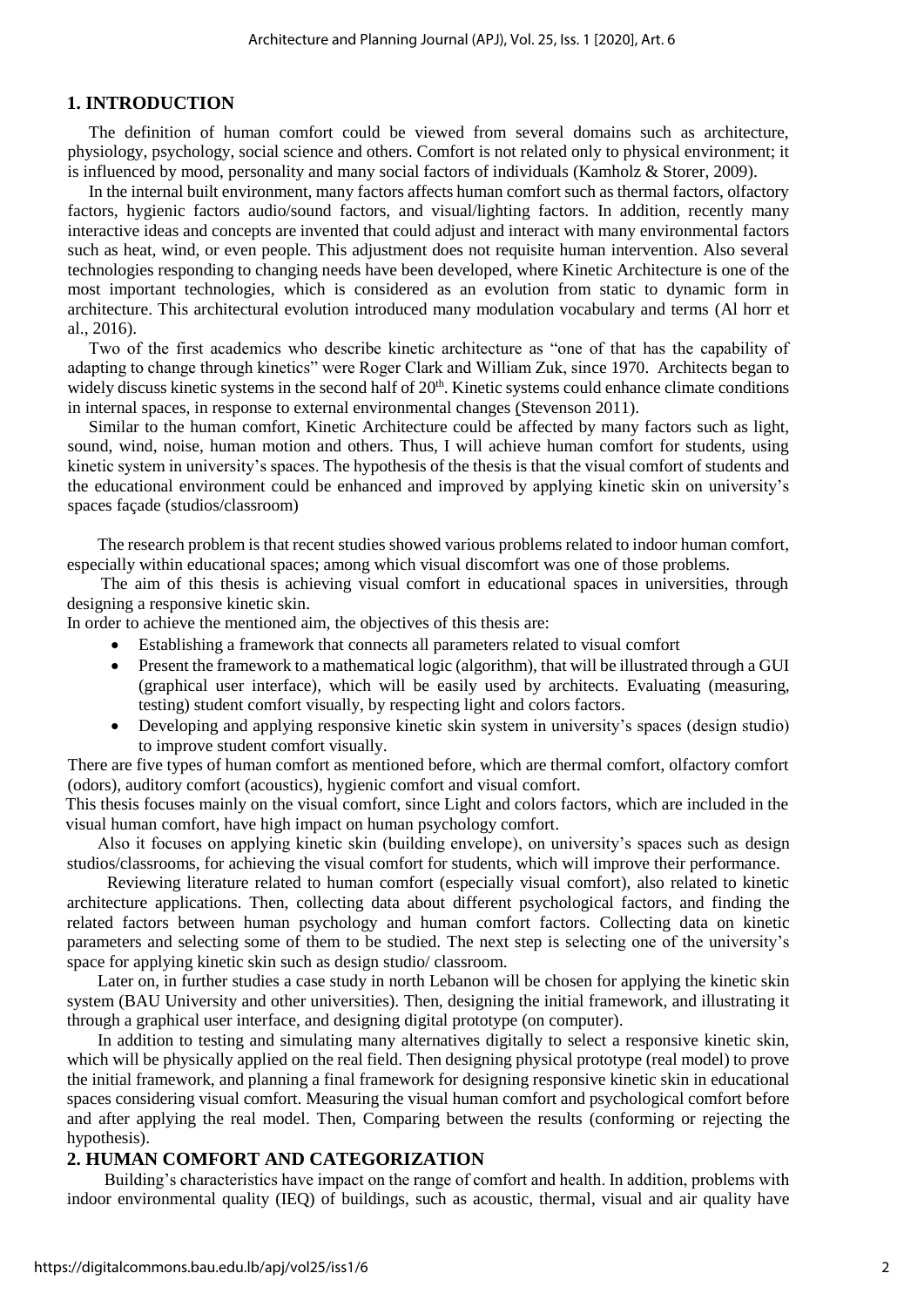impact on comfort, occupant productivity and occupant performance in the space (Stevenson 2011). It is very important to understand the need of building's occupant, which could make some adaptation and adjustment to themselves or to the surrounding for decreasing discomfort (Hoque & Weil, 2016)

 For measuring the level of comfort, several organizations have state the ranges for reaching the human comfort, which could be used as references, such as Air-Conditioning Engineers (ASHRAE), and International Organization for Standardization (ISO) (Boduch & Fincher, 2009).

One of the studies discussed and analyzed the relation between inhabitant health and well-being, and indoor environment quality, but this study focused only on office building, and suggested further studies in retails, residential building and school (Al horr et al., 2016).

Human senses: sight, touch, hearing, taste and smell, could lead for having better or worse human comfort. The best classification of human comfort types is the one including five categories, which are mostly related to human senses. The five categories are thermal comfort, visual comfort, auditory comfort, olfactory comfort and hygienic comfort (Boduch & Fincher, 2009). My research focuses mainly on the visual comfort in educational spaces. Since Light and colors factors, which are included in the visual human comfort, have high impact on human psychology comfort.

#### *2.1. Visual Comfort*

 Visible light that could be perceived by human is just a small part of the total electromagnetic spectrum. Light has a frequency and wave properties. When the energy of light attacks a surface, it is transmitted, reflected or absorbed. The visual comfort focus mainly on light level, glare, contrast and color. A black surface absorbs most of the energy, while a white surface reflects back equally most of the spectrum. Contrast of color is an essential factor in visual comfort, there is a relation between the contrast and the comprehension, which is easier, when the contrast is greater. Also the glare makes the object difficult to be seen, and it is undesirable. The level of the light, the illuminance level and the brightness are related to the function inside the space as illustrated. Visual sensation is the most dominant one in human perception since the eye contains two third of nerve fiber that enter human central nervous system. But, also spaces could be perceived by other sensations such as sound, touch and smell (Boduch & Fincher, 2009).

 This paper focuses on one of these five human comfort categories, which is the visual comfort based on its relation with human psychology and based on literature review, which will be discussed in the following paragraph.

#### *2.2. Psychological Factors (Color and light in human psychology)*

 Studying human behavior and nature is a science called human psychology, which includes mind and body. There is a relation between architecture and human psychology. Here are some architectural components that could affect human psychology: open spaces, building form, lighting acoustics, positive and negative spaces (Human psychology, 2011).

 Many factors could have impact on human emotion and psychological state. Light and color are two of the most important factors that have effect on user performance. Colors could be classified as primary colors (red, yellow and blue), secondary colors (green, orange and purple), and Tertiary colors, which are created by mixing primary and secondary colors. Each color could have a meaning and affect human feelings (Cerrato, 2012), as shown in Table 1.

The intensity of light also is related to the mood in a space. Heart rate and skin conductance could be used for measuring physiological state (Abas, 2017).

Lighting influences the mood of individuals such adding suspense during theater performance or creating an environment of calm in a space. In addition, psychological well-being, mood, body temperature and brain activity, are influenced by the light in a specific architectural environment. Low lighting is used in public spaces, such as hospitals and airport, to give sense of protection and relaxation, while high lighting is used in production environment such as working space, to increase the level of productivity.

The light of a space is connected to human environmental experience. There is a correlation between light colors and lighting levels. Both of them influence human biological cycle, by reducing or rising the secretions of hormone (Tomassoni, Galetta, & Treglia, 2015).

| Table 1: Shows Different Colors and Its Meanings (source after Eiseman, 2006 & Cerrato, 2012) |  |  |
|-----------------------------------------------------------------------------------------------|--|--|
|-----------------------------------------------------------------------------------------------|--|--|

| Color | Meaning                                                                               |
|-------|---------------------------------------------------------------------------------------|
| Red   | Physiologically, red calls the adrenaline glands to get the body and senses activated |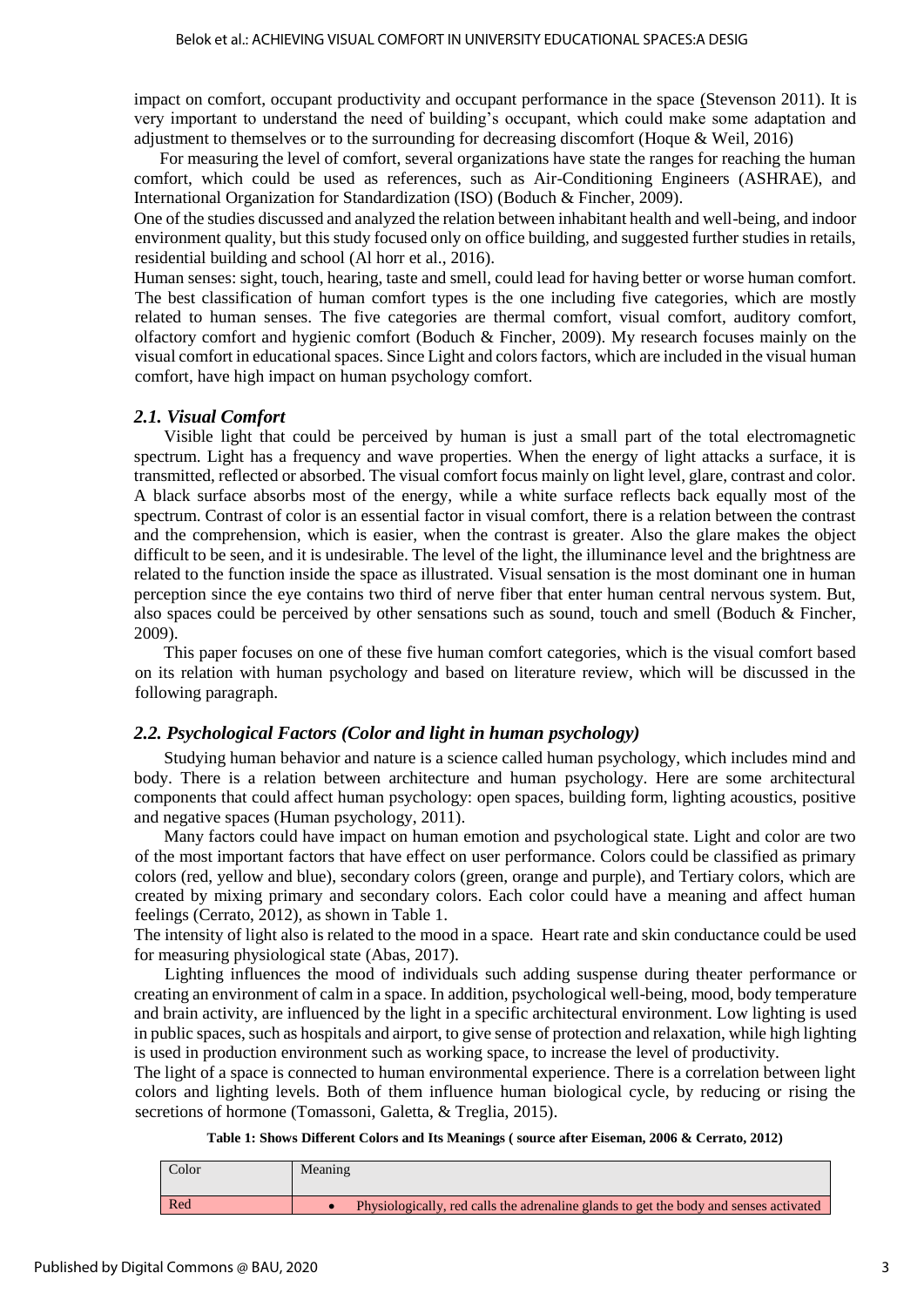|              | Red is associated with danger, power, energy and courage<br>It is a good color to make people excited                                                                                                                                                 |
|--------------|-------------------------------------------------------------------------------------------------------------------------------------------------------------------------------------------------------------------------------------------------------|
| Blue         | It is the color of sea and sky, it reduces appetite tension and fear<br>It symbolizes stability, trust and confidence (could be used in bank and financial<br>companies)<br>It relates to one - to one communication rather than a mass communication |
| Yellow       | It is unstable color, avoid using it to express safety and stability (when there is a lot<br>$\bullet$<br>of yellow, many people could not stay for long)<br>It could be used for children's product and entertainment business                       |
| Orange       | It is one of the favorite colors to children especially from three to six years old age<br>group<br>It is associated with joy, it represents happiness and enthusiasm<br>It is used in resorts and hotels                                             |
| Green        | It is the color of nature, also it is associated with healing and health<br>It means safety (oppose to red)<br>$\bullet$                                                                                                                              |
| Purple       | Psychologically it increases people creativity<br>It could be in academic institutions (inspire intellectual thoughts and achievement)                                                                                                                |
| White        | It symbolizes purity, perfection and safety<br>It represents creativity and new beginnings. It helps to create order                                                                                                                                  |
| <b>Black</b> | It symbolizes power, mystery and death<br>$\bullet$<br>It gives self-confidence, but using too much black make depression (unfriendly)                                                                                                                |

Referring to table 1, if the target place is an educational one (design studio), many colors could be avoid it, such as the blue one since it is frequently used in hospitals, because it is a calm color and used in one to one communication spaces rather than mass communication spaces. In addition, the yellow color is not preferable, because it is used for entertainment activities rather than education one.

#### *2.3. Pilot Study and Analysis*

 This part contains pilot study (questionnaire), targeting students (52), assistants and staff at different universities in Lebanon. It aims to detect the problems faced by students that are related to human comfort, in the educational spaces such as classrooms, design studios, libraries and others.

The 86% of responses are from Beirut Arab University, in Tripoli campus. 10 % of response are from LU (Lebanese University), 2% from Azem University and 2% from Al Manar University.

 The majority of universities' users (90%) are facing problems related to human comfort, as shown in Figure 1. This big percentage was one of the main motivation to detect and solve problems in universities' spaces to enhance the educational environment for students.



**Fig. 1: Percentage of Universities 'users facing problems related to human comfort (source: authors)**

The following chart illustrated in Figure 2, shows that the most common universities' facilities in which students face problems are consecutively, design studios, cafeteria, classrooms/lecture rooms, library, sport/recreational zones, followed by lounges, laboratory and theater having the lowest percentage (5.90%). It is deducted that design studios, cafeteria, classrooms, library and recreational zones have the highest percentages. However, this paper focuses mostly on educational spaces that affect directly educational environment, and also focuses on indoor facilities, which are more controllable thus, cafeteria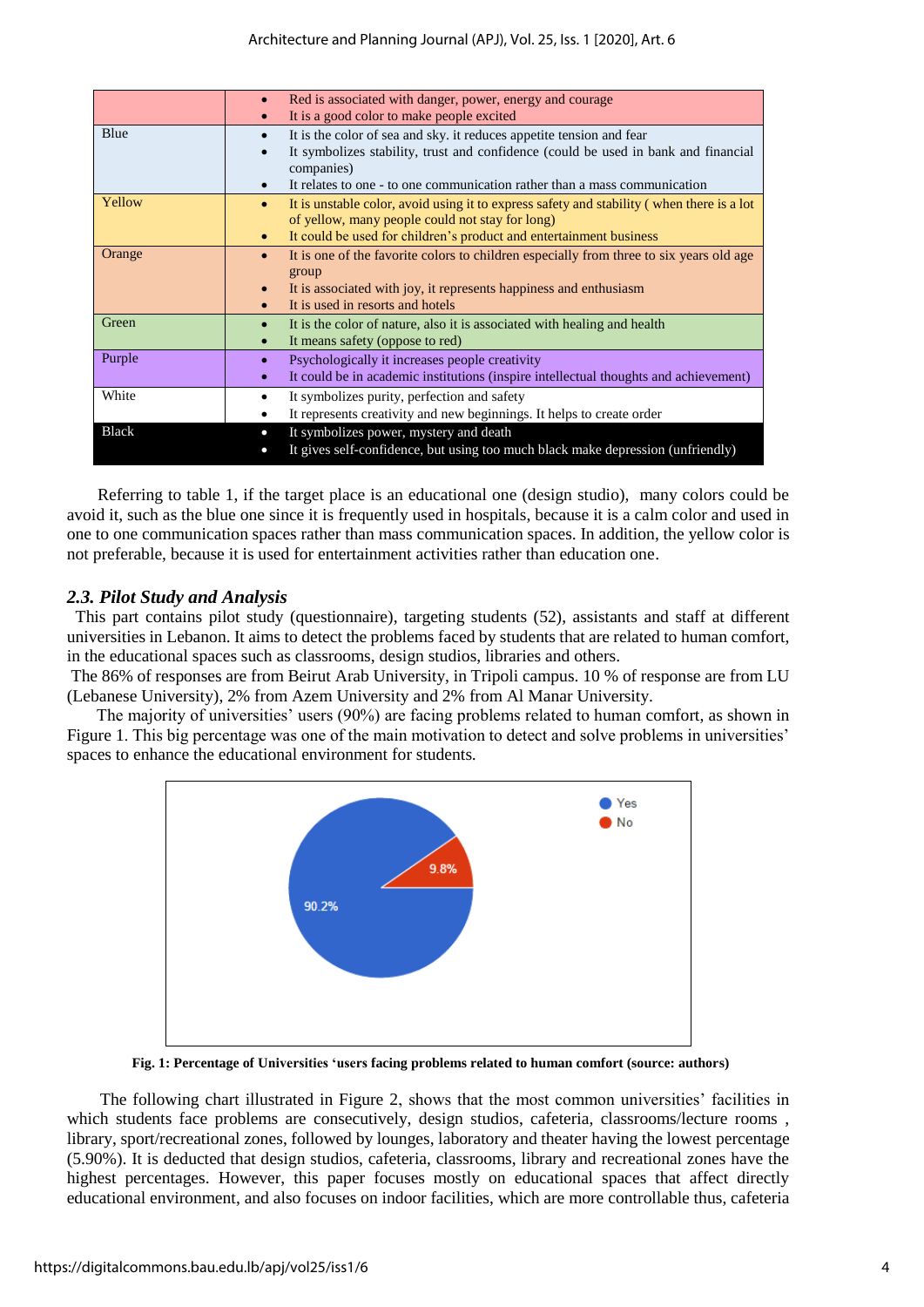and sport/ recreational zones are neglected (out of focus). Thus, this paper focuses on one of the following universities' facilities, which are studios, lecture rooms or library (study spaces) as shown in Figure 2.



**Fig. 2 Some Universities' facilities that could be studied (source: authors)**

 The main detected problems are related to acoustic and visual problems, consequently solutions should address to one or both of them, as shown in Figure 3.



## **3. UNIVERSITY FACILITIES' FOCUSES**

This paper focuses on university's spaces that are considered as main educational spaces and, which are interacted with the natural lighting, as an outdoor environmental factor, because this paper concentrates mainly on the visual comfort (including lighting factor),as mentioned before. Thus, the administration facilities, the commercial facilities (including cafeteria), the residential facilities, the student services (including recreational areas) and health care facilities are rejected (out of focus), because these facilities are not considered as main educational spaces, which affect educational level directly. In addition laboratory facilities and centrally timetabled teaching space facilities (including theater) are also not considered in the study, because they are not interacted with an outdoor environmental factor (natural light) related to visual comfort. Consequently, this paper should focus only on study or classrooms facilities, which include design studios, as shown in Figure 4.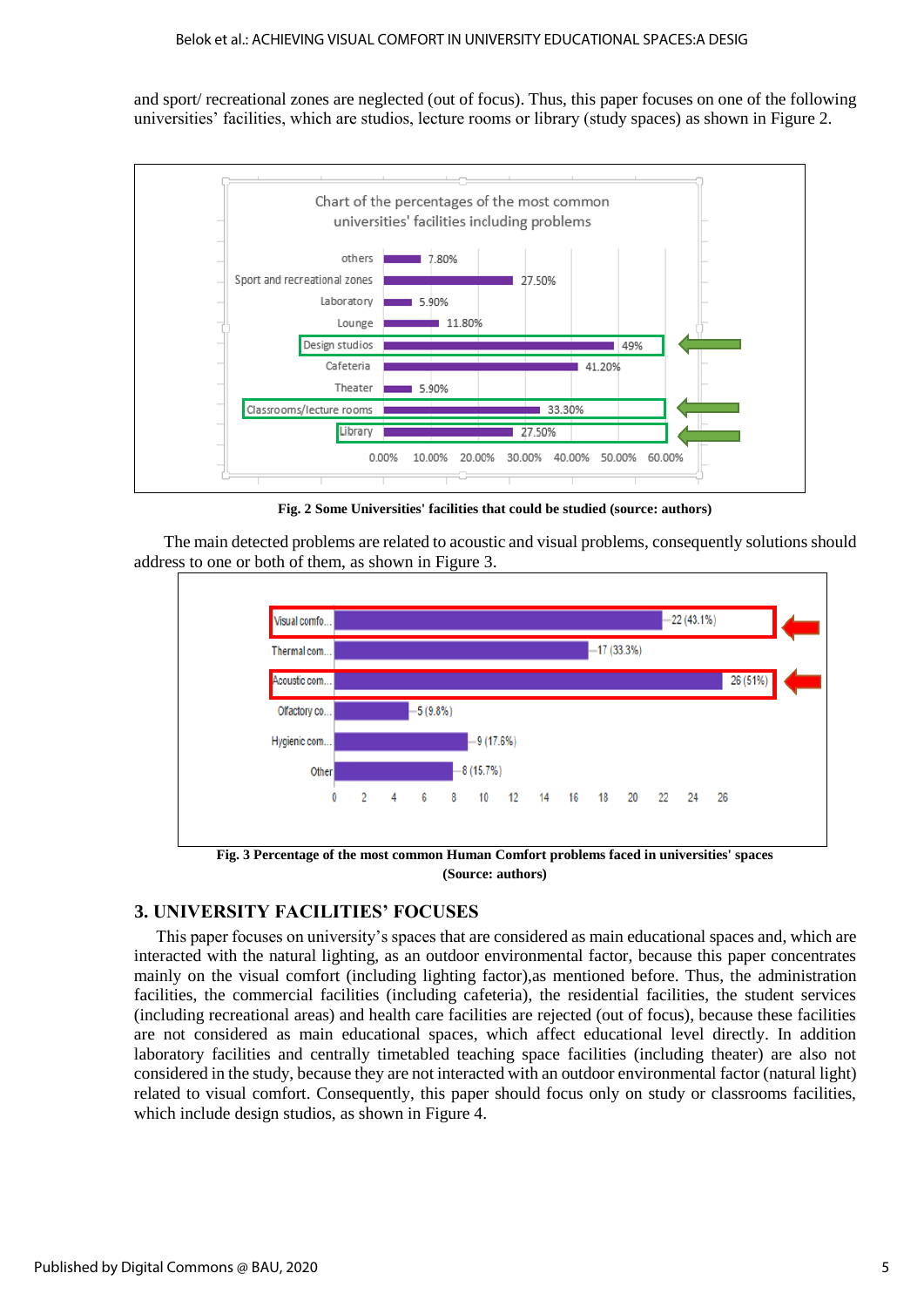

**Fig. 4 Criteria of selecting universities' facilities that will be studied in this paper (source: authors)**

#### **4. KINETIC ARCHITECTURE**

Kinetic is the movement, while architecture is the style of the building, thus Kinetic Architecture is the design of building that are produced by movement. Many people has discussed kinetic architecture from 1970 till now, such as Zuc and Clark in 1970, Michael A. Fox in 2003, Chuck Hberman, Sanchezdel-Valle in 2005, Robert Kronenburg in 2007, Kostas Terzidis in 2008, etc. (Barozzi, 2016).

Sanchez-del-valle explains that usages of adaptive kinetic structure due to economy of means, responsibility toward the natural environment and human need satisfaction. In architecture, dynamic and adaptive building envelops are the current trends. The term envelop is referring to the total enclosure of the building. The shading devices, which are non-stationary are generally described by words such as convertible, kinematic retractable, kinetic, or simply adaptive. In addition, shading systems that interact with the environments are described by many word like responsive, reformative and dynamic (Barozzi, 2016).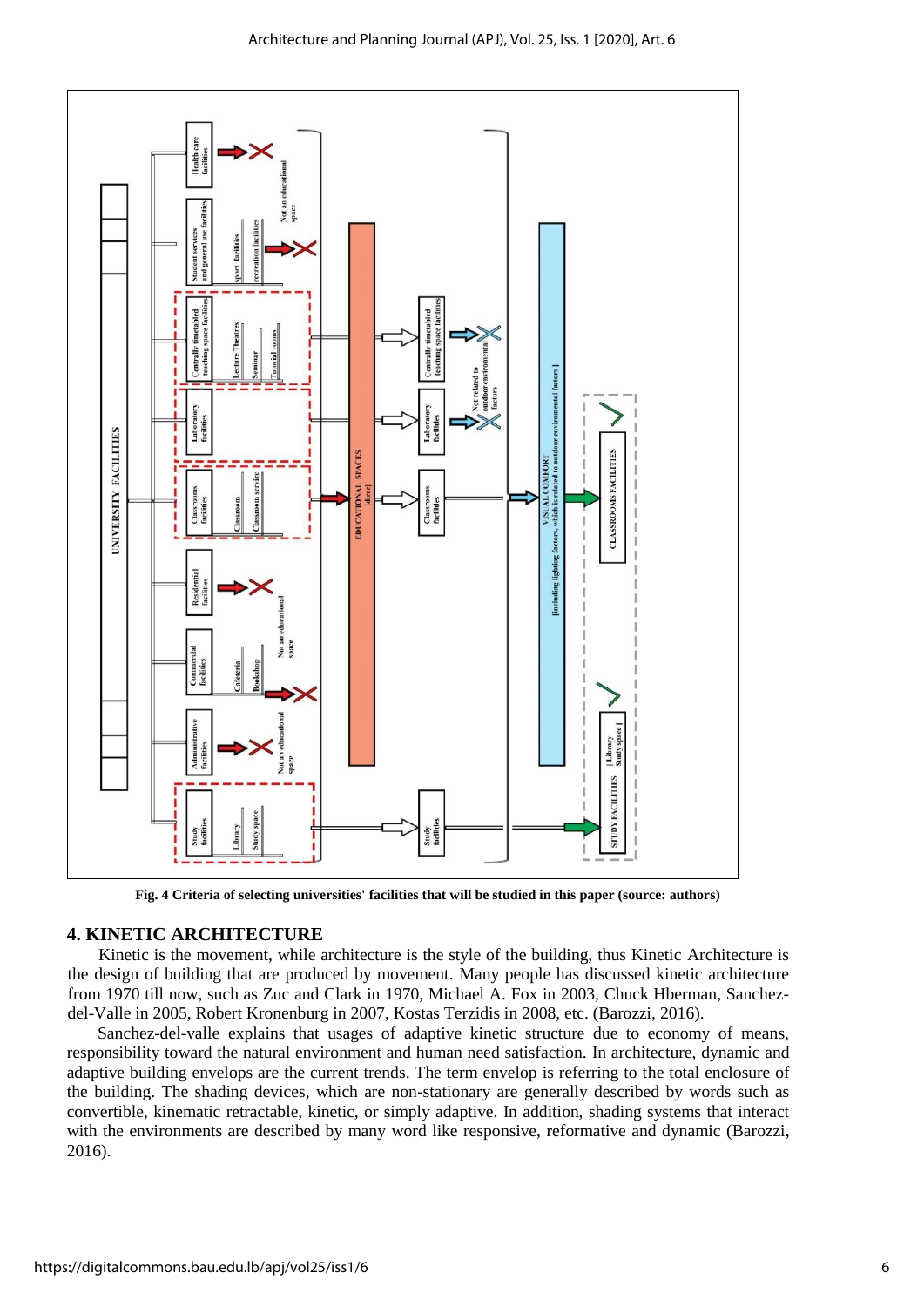### *4.1. Examples of Adaptive Shading Systems*

Since this paper is focusing on putting kinetic shading devices in educational spaces, thus the following examples show some adaptive shading systems and clarify its advantages and disadvantages.

An important example of external adaptive shading devices is Abu Dhabi Investment Council HD. This case study represent an office building (two towers) designed by the architect Aedas (Andia  $\&$ Spiegelhalter, 2014). It is composed of 29 floors (150 meters). The architect uses diaphanous screen, which are responding to the environmental conditions, and enveloping the most exposed part of the building, inspired form of 'Mashrabiya' that reflect the traditional culture in a modern way, as shown in Figure 5. Each tower contains 1000 Mashrabiya units, which are PTEF fabric mesh panels (usage of recyclable materials). It is suggested that this screen solution has many positive points such as:

- Reducing 25 percent from the cooling load
- Reducing the carbon footprint of the towers (1,750 tons per year)
- Minimizing solar gain (50%), through the open and close operation that is responding to the sun movement
- Reducing the glass specification, which will contribute to economic solution (save money) (Walch, 2016)



**Fig.5 The two tower of Abu Dhabi Investment Council HD (Source: Andia & Spiegelhalter, 2014)**

Another example is the Kiefer Technic Showroom, which is an office building completed in 2007, located in Austria, designed by Ersnt Giselbercht and partner architecture.

It consists of two layers a dynamic layer having white perforated aluminum panels as material (front layer) and a static one (back layer), having polygonal glass as material, as shown in Figure 6. There are 122 aluminum panels, having a vertical motion (Fouad, 2012).



**Fig. 6 Aluminum panels operation of Kiefer Technic Showroom (source: fouad, 2012)**

The University of Southern Denmark (ADU) is another example of a kinetic façade accomplished in 2014, as shown in figures 7 and 8. This building is designed by Henning Larsen. The kinetic façade serves as dynamic solar shading, which could be modified depending on the heat and daylight levels (Stephen, 2015).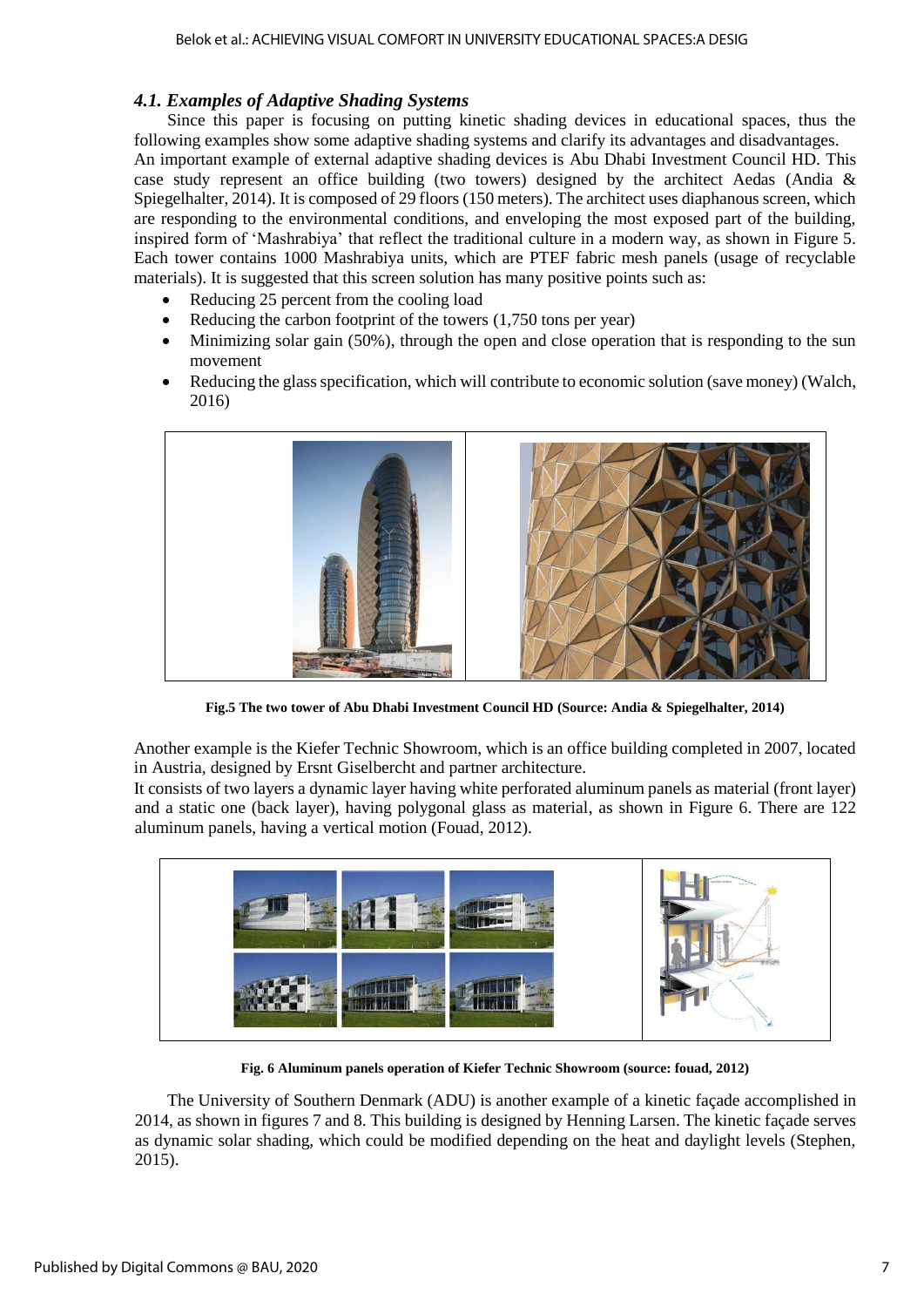

**Fig.7 shows the colored moving facade of ADU building (Source: Stephen, 2015)**



**Fig. 8 shows the ADU building when its panels are open (Source: Stephen, 2015)**

The main target from this dynamism was:

- Creating a comfortable working environment for the student
- Decreasing the heat and cooling load of the building by becoming more open in the winter, and more closed in late spring.
- Reducing energy consumption by 50% in comparison to other similar buildings' type in the region The aluminum panels are divided into two categories. The first one is the movable panels (from 0-90 degree, while the second one is the fixed panels at a 30,60 or 90 degree (Stephen, 2015).

As summary of this part , kinetic façade or shadings could serve as a good treatment more than the fixed ones, since adaptive systems can be modified in relation to external environmental changes such as solar radiation, for having the optimum daylight and shading during the day.(Fouad, 2012 & Barozzi, 2016). Consequently, kinetic architecture is not just about moving building, but it is also making a link between the natural and built environment, regarding the environmental variations.

## *4.2. Principle OF Movement*

 For designing good architectural environment, many design principles are considered. The following points represent parameters for having good design of movable architecture (El Khayat 2014).

**Time**

Material and movement are accompanied by the time.

**Physics and balance** 

Mechanics follows physics, and it is dealing with objects' movement. Complex motions are produced by combining the basic building blocks of kinetics, which are rotation and scaling that could be contraction or expansion in size (Moloney, 2011).

Dynamic is a category of mechanics, which is related to statics study and forces (El Khayat 2014). Objects movement could be divided into one dimensional motion in two dimensions, circular motion, periodic motion, vibration motion, and oscillatory motion.

### **Acceleration and speed**

One of movement components is the speed. With no speed, there is no movement, because movement is the result of acceleration and deceleration changes, from a stationary condition to a new one. In addition, there is an indirect relation between acceleration and sensory perception. The appearance could be affected by the way, in which elements are coupled in series.

### **Weight and mass**

Small masses are more easily set in motion. The mass should be considered in both design and construction phases. Weight is an important element that could affect movable designs (El Khayat¸2014)

#### **Scale and complexity**

Complexity is affected by the scale of movable element. High precision execution is required in large scale construction as well as in small scale construction. In kinematic chain, the individual movements raises the complexity of the movement.

In this paper, some of these parameter should be fixed and others variable, such as the acceleration and speed vary is one of the parameters that varies for defining the better speed of the movable unit to have the best performance, but a suitable unit scale is specified and considered as fixed parameter.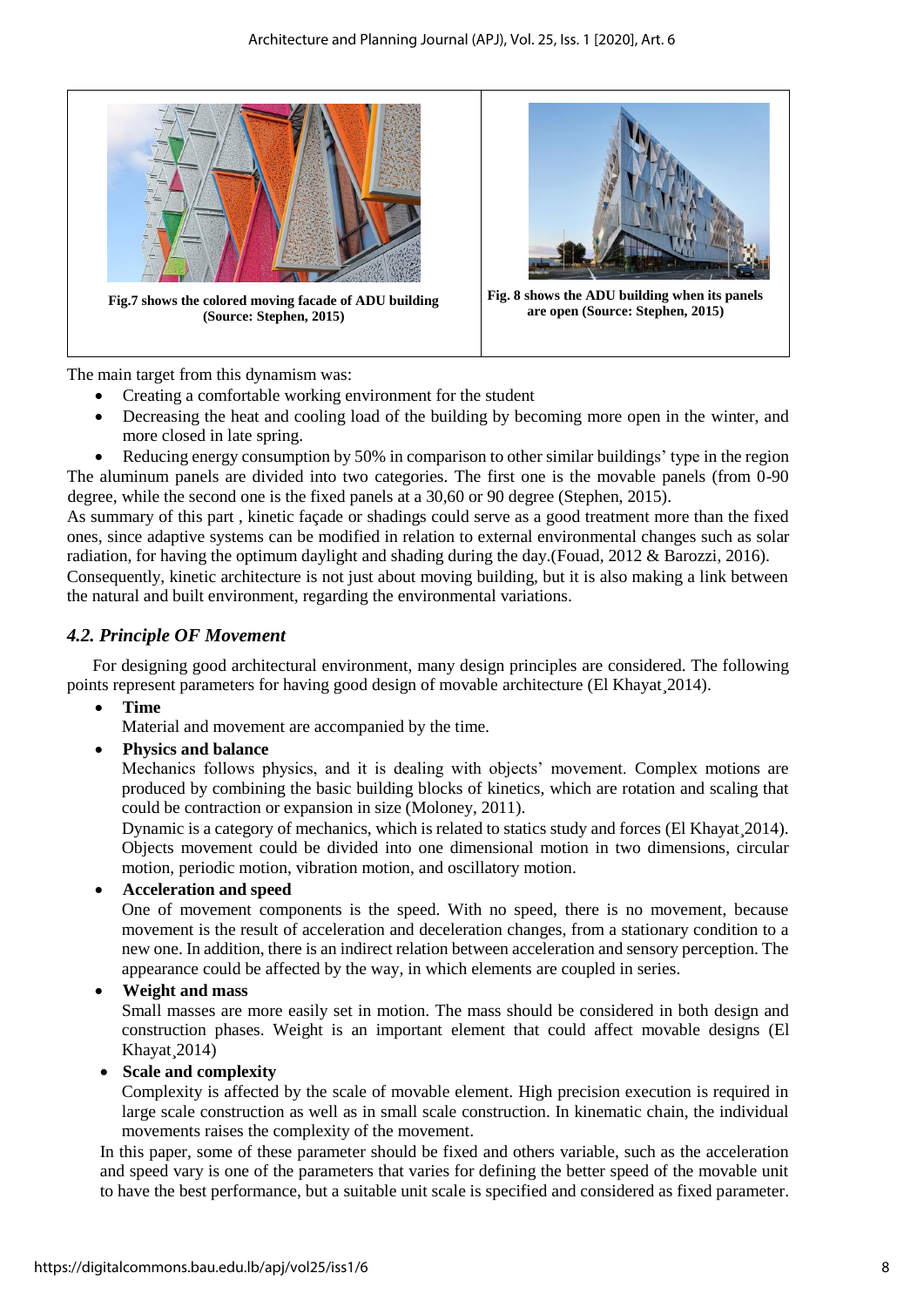# **5. CONCLUSION AND RECOMMENDATIONS**

 Architectural students spend most of their time in design studios, which have bigger spaces than the normal classroom, and need a larger opening, thus design studios are very related to visual comfort.

As a summary, based on questionnaire's responses and based on some mentioned criteria, design studios (included in classrooms category) is the selected universities' spaces to be tested for reaching the optimum visual comfort. Through applying kinetic systems on the façade for enhancing the educational environment of students.

In addition, based on the previous pilot study and literature review, this paper focuses on the following points, as shown in Figure 9:

- Regarding human comfort: it focuses on visual comfort, including lighting and colors
- Regarding universities' spaces: it emphasizes on classrooms facilities, especially design studios
- Regarding kinetic parameters: it focuses on scale and complexity; weight and mass (as fixed parameters); and it focuses on acceleration and speed; and motion (as variable parameters).

 It is recommended in the following steps to test the kinetic shading in design studios, as a university space, to achieve visual comfort using some fixed and variable parameters. Which is important to design a framework for architect, to enhance the educational levels in universities (faculty of architecture).



**Fig. 9 Matrix diagrams for the paper focuses' factors (Source: authors)**

# **REFERENCES**

- Abas, N. (2017). *Psychological and Physiological Effects of Light and Color on Space Users* (1st ed.). University Secretariat, RMIT.
- Al horr, Y., Arif, M., Katafygiotou, M., Mazroei, A., Kaushik, A., & Elsarrag, E. (2016). Impact of indoor environmental quality on occupant well-being and comfort: A review of the literature. *International Journal of Sustainable Built Environment*, *5*(1), 1-11[. http://dx.doi.org/10.1016/j.ijsbe.2016.03.006](http://dx.doi.org/10.1016/j.ijsbe.2016.03.006)
- Andia, A., & Spiegelhalter, T. (2014). *Post-parametric automation in design and construction* (pp. 59-69).
- Barozzi, M., Lienhard, J., Zanelli, A., & Monticelli, C. (2016). The Sustainability of Adaptive Envelopes: Developments of Kinetic Architecture. *Procedia Engineering*, *155*, 275-284. <http://dx.doi.org/10.1016/j.proeng.2016.08.029>